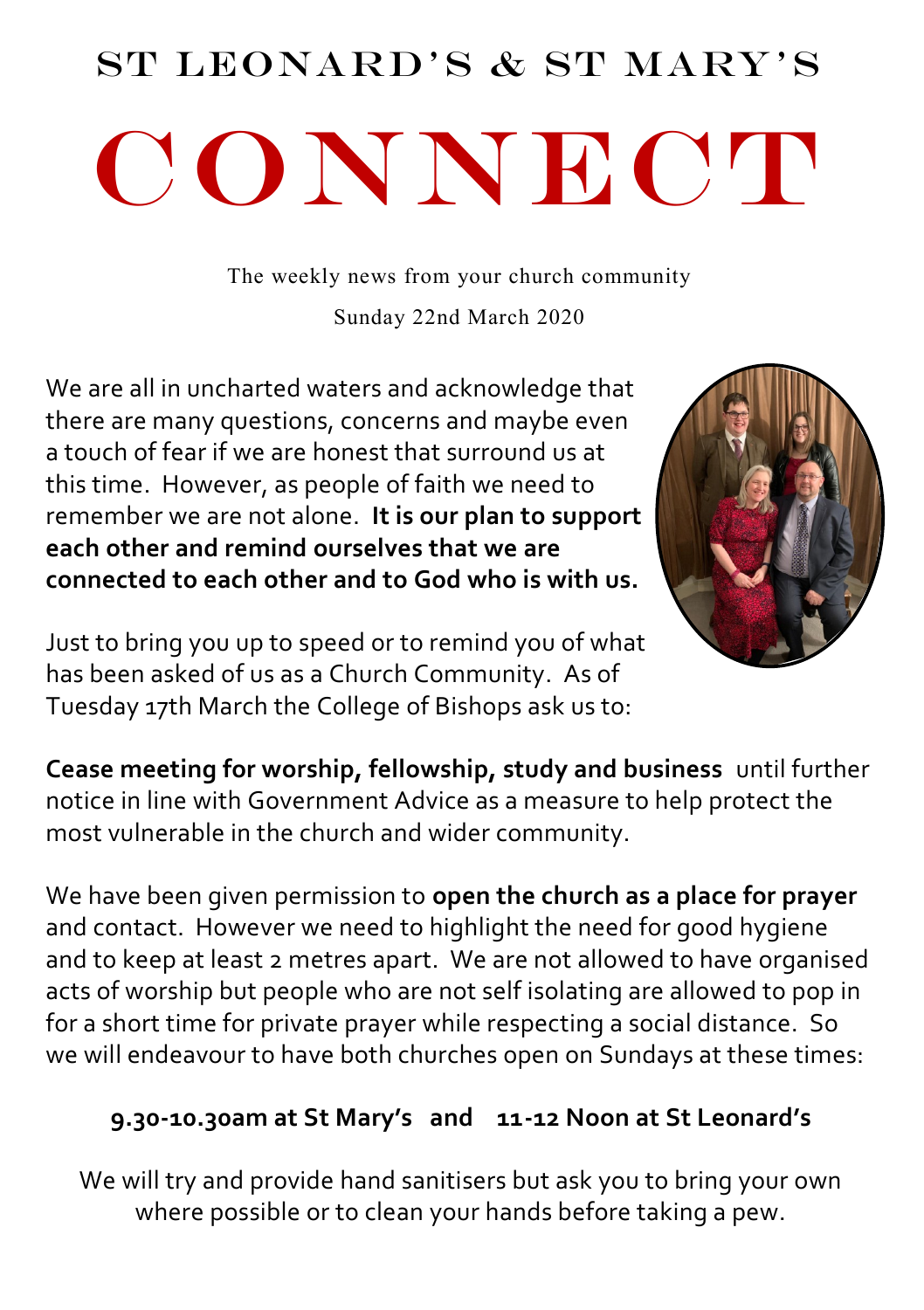### **Being Church - not a building!**

So the question we are all asking is how can we be Church without gathering in our buildings?

Well the truth is the Church was never meant to be about the building. It is lovely to have a home, the building we use for our Church worship and

activities but Church has always been about people, you and I, brothers and sisters loved by God, loving each other, united and connected through Jesus' our Lord sacrificial love and the promise of the Holy Spirit who is with us.

So how will we look out for each other and love one another in Jesus name? There are a number of different ways that we are beginning to adjust to these uncharted waters that we now find ourselves in, so please do be patient with us as there is no catch all answer or solution. However, there are a number of different approaches we are exploring.

#### **Pastoral Telephone Groups**

Firstly informally we can all try and stay connected. Phone your church friends, send a text or email if you can, or write a letter or post a card to say your thinking of them.

Secondly as your friend and Rector I am in the process of going through our contact lists and phoning or emailing our members and then I am asking our Pastoral Groups to divided up the contacts into small groups of  $4$  or  $5$ families and for one person from the Pastoral Group, Ministry Team or other helpers if needed to contact you once a week on behalf of the church. This will be a short call to see how you are and to highlight if there are any needs or concerns that we as a church can help with. Practical help like shopping etc can be directed to the Church Office number while pastoral concerns in the first instance would be past to our Pastoral Coordinators who are:

St Leonard's Joy Mooney 0131 663 0889 email: pastoral.stl@gmail.com St Mary's Noreen Grieve 0131 663 4817 email: pastoral.stm@gmail.com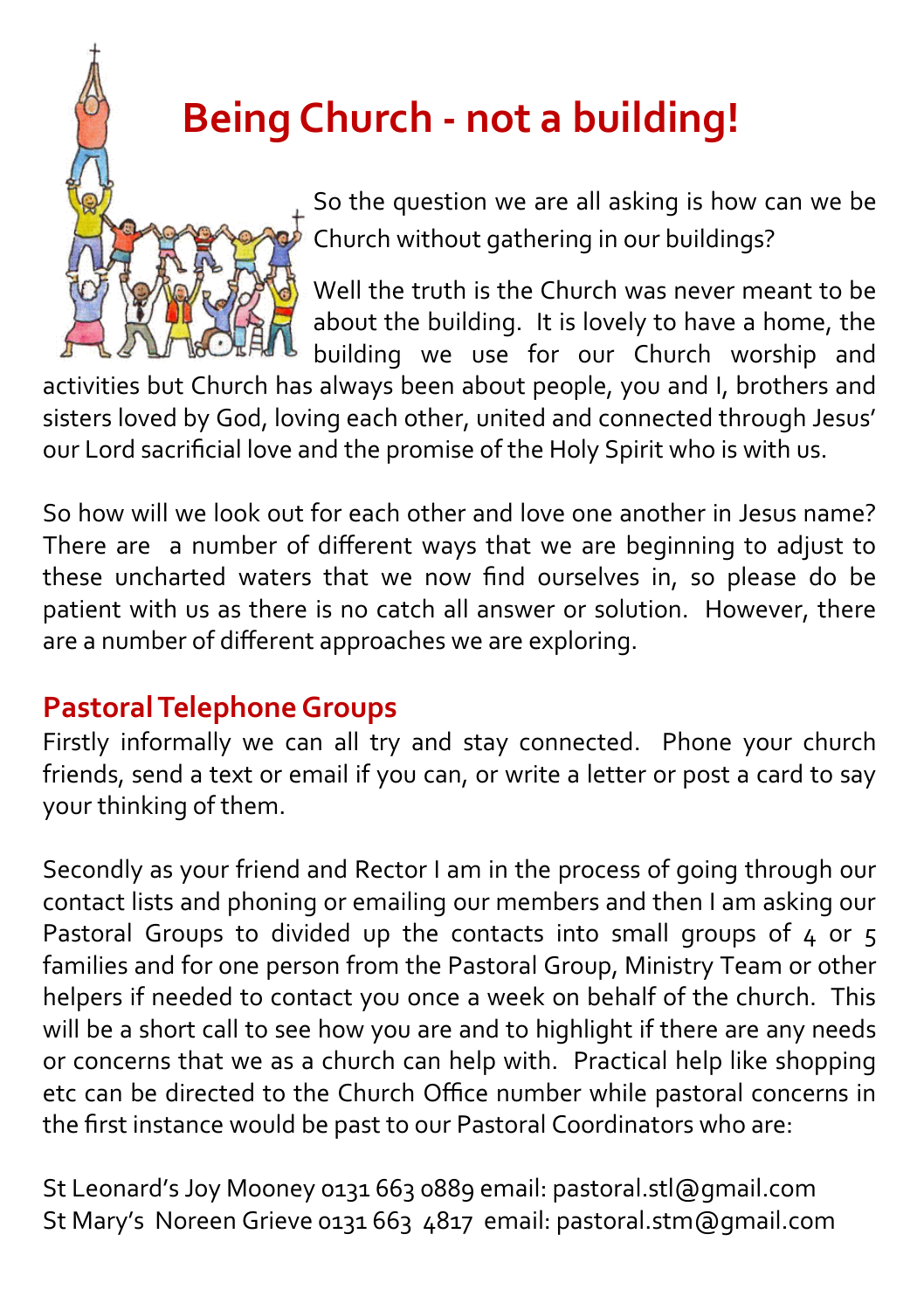

# **Being Connected with each other**

As well as Telephoning or writing letters to each other those who can are asked to engage with the church

family through the use of our Social Media pages or email.

Our FACEBOOK pages: We have two Facebook Pages.

**St Leonard's and St Mary's** use the tag **@stLandM,** 

This is our public page open to all in the community to join in with and for us to reach out through. If your happy to post things here

for the wider public audience to see then please post to this group.

Our other page for you to join on Facebook is called

#### **St Mary's and St Leonard's church family**

This is a Private Group page administered by Jacqui du Rocher. Being private it is for church members wanting to chat and engage or post words of encouragement that will not be going out to the wider community. This could be your day to day place to visit and catch up.

We also have a **Whats App Prayer Group** for those who want to engage in a



number of different prayer requests that we receive. This group is for sharing Prayer news and to encourage us to pray specifically for people. We ask that general day to day news and chat should be kept to our Family Facebook Page. Please let Fiona know if you would like to join this group.

### CONNECT - Newsletter

Aware that not everyone is online we are planning to produce this Weekly Newsletter to keep everyone up to date with news from the church. Yes we will post this online but will make hard copies to be delivered to those members who do not have email. We hope this will be a



means whereby we can share stories from each other about how we are all coping. Maybe share recipes, stories or ideas to do as we try and keep busy while self distancing or in isolation. Do let us know your ideas.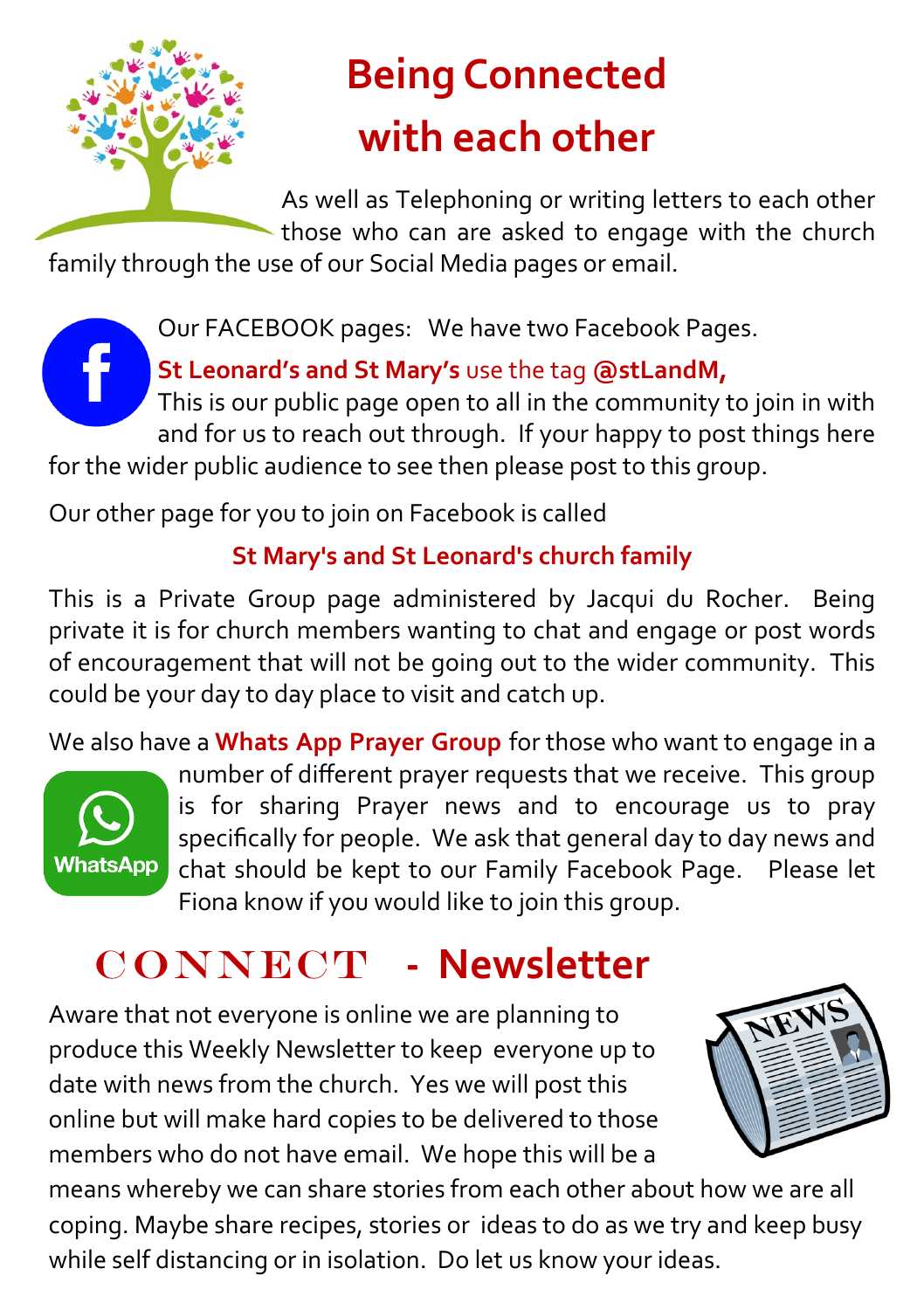

# **Seeing one another**

In this age of technology many of us can now also access video phone calls or videoing conferencing Applications (Apps). So we can not only listen to each other but also see who we are talking with. This is a great way for families or small groups to keep in touch and see how each other are getting on. You can use it for one to one calls or invite friends for a group chat

We are looking at using ZOOM which is video conferencing App that has been recommended to us . You can sign up for a free account and then access their basic package allowing individuals or a group of people to meet and discuss online for up to 40 minutes . You will need to use a good Wifi signal for your smart phone, tablet or computer to use the App successfully but most home wifi systems can cope.

Depending on how long we will be asked to Self Distance or Isolate ourselves for we may move to setting up ZOOM Prayer Groups, House Groups or even a short act of Sunday Worship for us to enjoy together.

### visit — www.zoom.us

to sign up and download to your Computer or search for the App on App Store or Google shop

> Let us encourage one another to stay connected and look out for each other.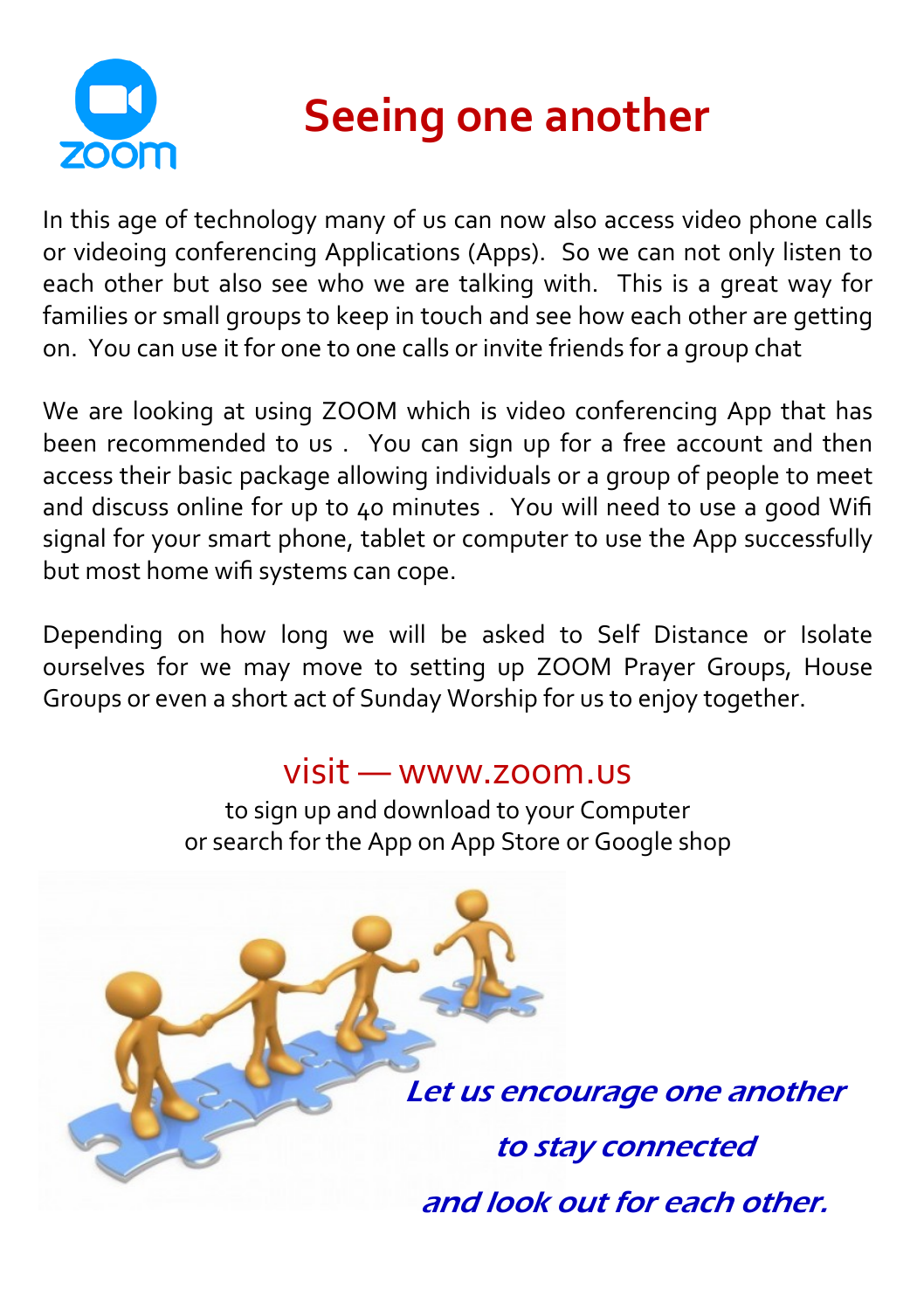

### **How shall we sing the Lord's song in a strange land?**

The Psalmist asks the question in Psalm 137 "How shall we sing the Lord's song in a strange Land?" This is another question I have been asking. How do we encourage and enable people to worship the Lord when we have been told to close the doors of our church buildings. This time of viral crisis in our time feels very much like we are living in a strange land.

Here are a few suggestions to consider:

RADIO and ONLINE Service, including prayers, hymns and a short sermon, will be broadcast online by the Church of England and broadcast on BBC Radio 4's Sunday Worship and 39 local BBC radio stations this Sunday as congregations across the country find new ways of sharing worship together after public church services were put on hold.

The Scottish Episcopal Church has also organised for a similar broadcast to be made available on its Web Site with the opportunity to down load the Liturgy for each week: This will air from 11am.

#### www.scotland.anglican.org/broadcast-sunday-worship

If you are looking for something a bit more contemporary our friends from Felixstowe where I served my Curacy are offering their service online too www.christchurchfelixstowe.org.uk

We also encourage you to consider a daily routine of prayer and bible readings alone or with a friend over ZOOM or the telephone. Resources are available if you would like me to point you in the right direction.

We are also exploring offering our own weekly Video to watch with Bible reading, reflection and a prayer as a possible way forward or even Live worship with Facebook Live. Its early days so bear with us.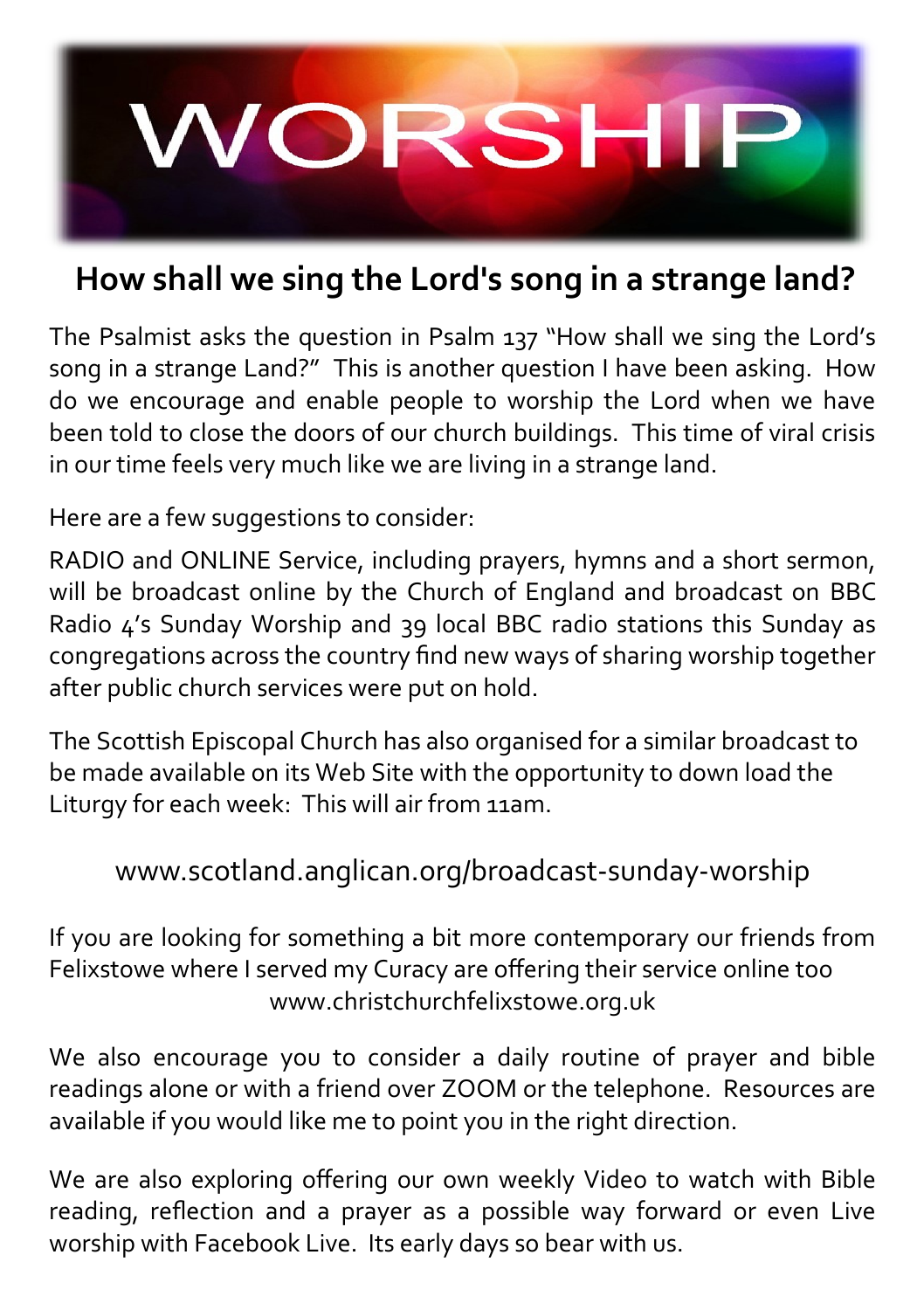|               |                | S R    |                       |      | E X T B S D W O R L D W |                         |             |             |       |                        |       |     |     |         | $\top$                        |             |
|---------------|----------------|--------|-----------------------|------|-------------------------|-------------------------|-------------|-------------|-------|------------------------|-------|-----|-----|---------|-------------------------------|-------------|
|               | R              | B      | P                     | N    | н                       | D                       | Е           | 1           | A     | M                      | в     | I   | R.  | т       | н                             |             |
|               | I              | P      | R                     | C    | E                       | V                       | R           | W           | G     | V                      | X     | - V | S   | $\circ$ |                               |             |
|               | $\mathbf{L}$   | O      | P                     | N    | I                       | т                       | D           | В           | R     | H                      | V     | L   | R   | D       | Q                             |             |
|               | в              | K      | N                     | Е    | н                       | U                       | P           | O           | O     | $\mathbf{I}$           | т     | I   | G   | Ε       | U                             |             |
|               | Ε              | I      | C                     | G    | B                       | А                       | K           | м           | V     | X                      | P     | G   | M   | L       | Ζ                             |             |
|               | S              | F      | Т                     | S    | $\mathbf{L}$            | F                       | A           | Ε           | P     | K                      | А     | н   | W   | н       | F                             |             |
|               | R              | N      | I                     | G    | I                       | Q                       | I           | O           | W     | A                      | R     | т   | Y   | м       | V                             |             |
|               | F              | С      | Q                     | D    | N                       | D                       | H           |             | Z S X |                        | Е     | O   | O   | L       | P                             |             |
|               |                | x o    | U                     | н    | D                       | D                       | G           | $\top$      | I     | A                      | N     | н   | т   | т       | K                             |             |
|               | L              | M      | P                     | Ζ    | E Q K R L E T           |                         |             |             |       |                        |       | C   | - R | G       | - C                           |             |
|               | P              | I      | W                     | Е    | W                       |                         | A S         | H           | o z   |                        | S     | S   | P   | I       | т                             |             |
| ${\mathbb U}$ | C              | C      | F                     | Е    | N                       | W                       | K           | $\mathsf J$ |       | A U                    | Q     | R   | O   | R       | Y                             |             |
|               | P              | Q      | D                     | Е    | U                       | Ε                       | K           | E           | M     | Q                      | N     | в   | s   | н       | O                             |             |
| $\mathbf{Z}$  | т              | N      | Ε                     | Y    | Ε                       | S                       | D           | S           | Ε     | L                      | A     | D   | M   | Ζ       | z                             |             |
| $\mathbf{Z}$  | <b>BLIND</b>   |        |                       | EYES |                         |                         | <b>SPIT</b> |             |       |                        | POOL  |     |     |         |                               | WASH        |
|               | WORLD          | SINNED |                       |      |                         | <b>SIGHT</b>            |             |             |       |                        | NIGHT |     |     |         |                               | <b>BORN</b> |
|               | HOME<br>SILOAM |        | MUD<br><b>PARENTS</b> |      |                         | LIFE<br><b>RECEIVED</b> |             |             |       | OPENED<br><b>BIRTH</b> |       |     |     |         | <b>LIGHT</b><br><b>GROUND</b> |             |
| $\bullet$     |                |        |                       |      |                         | 11.<br>$\overline{ }$   |             | ঢ           |       |                        |       |     |     |         |                               |             |



#### **ACROSS**

ل<br>و

m

Е

- 2. Brightness that comes from the sun, candles, or electrical devices that allows things to be seen
- 4. An adult male human being
- 6. The two organs in your face<br>which are used to see
- 7. To make someone well from a sickness or injury

#### **DOWN**

- 1. Unable to see
- 3. Great admiration, honour and praise, especially as given to God
- 4. A sticky mixture of dirt and water
- 5. To clean something using water

Our Bible Puzzle is based on the reading from John 9:1-41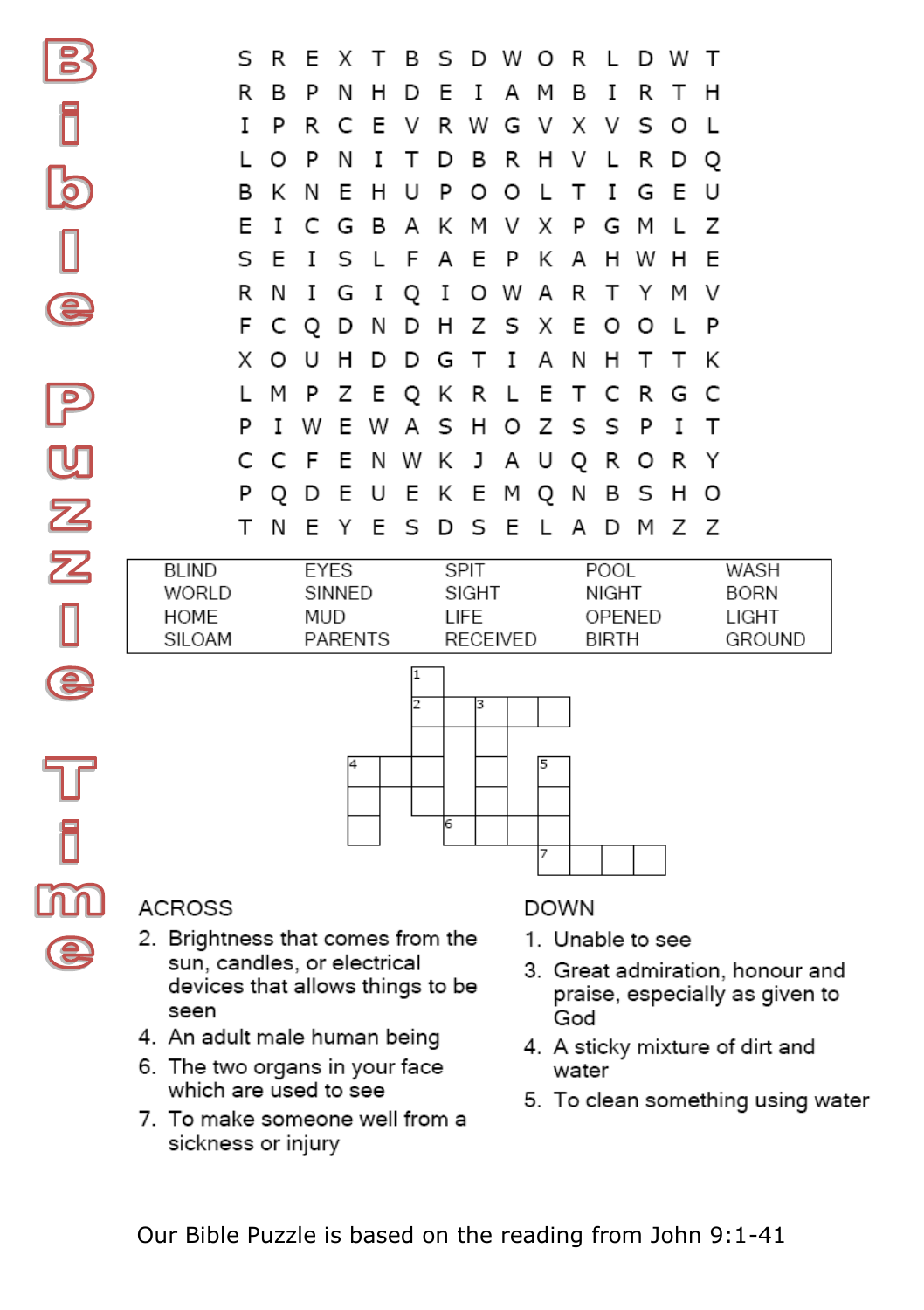

# Can You Help the Storehouse?

Dear Friends

Thank you once more for your amazing on going support to Storehouse. It wouldn't be possible without you all!

I have been in contact with social work and we will be delivering food parcels for Easter holidays on Wednesday 1st April at 7pm as originally planned.

As you can imagine, the need in our community is great at present - even this week we delivered to a pregnant lady with four children. Earlier this in the week we delivered a parcel to another mother of four. Such cases of need are sadly likely to increase as the children are off school as of Monday.

If you'd like to donate items to Storehouse this month, just bring them along to the Full Gospel Church on Dalkeith High St on one of the following days and times when we will be making up the parcels - you don't even need to stay and help pack just pop in and drop off.

> Sunday 29th March at 6pm. Monday 30th March at 10am. Tuesday 31st March at 9:30am.

Here is what we are in most need of  $\cdot$ 

tubs of Pringles, cans of macaroni cheese, tomato ketchup, cans of hot dogs, tins of chicken or mince and of course pot noodles.

I'm aware that these things aren't easy to buy at present.

Also, something else that would be a massive help is 50p/£1 bags from Morrison's or Tesco or Farmfoods. The parcels we deliver are heavy and therefore strong bags are needed to carry them

*Please note, we aren't asking over 70's or people with health problems to help at present - please stay safe. Your health is most important at this time*.

Thank you for all your support as we reach our community with practical support and kindness at this time.

Blessings and take care, Philip at the Store House